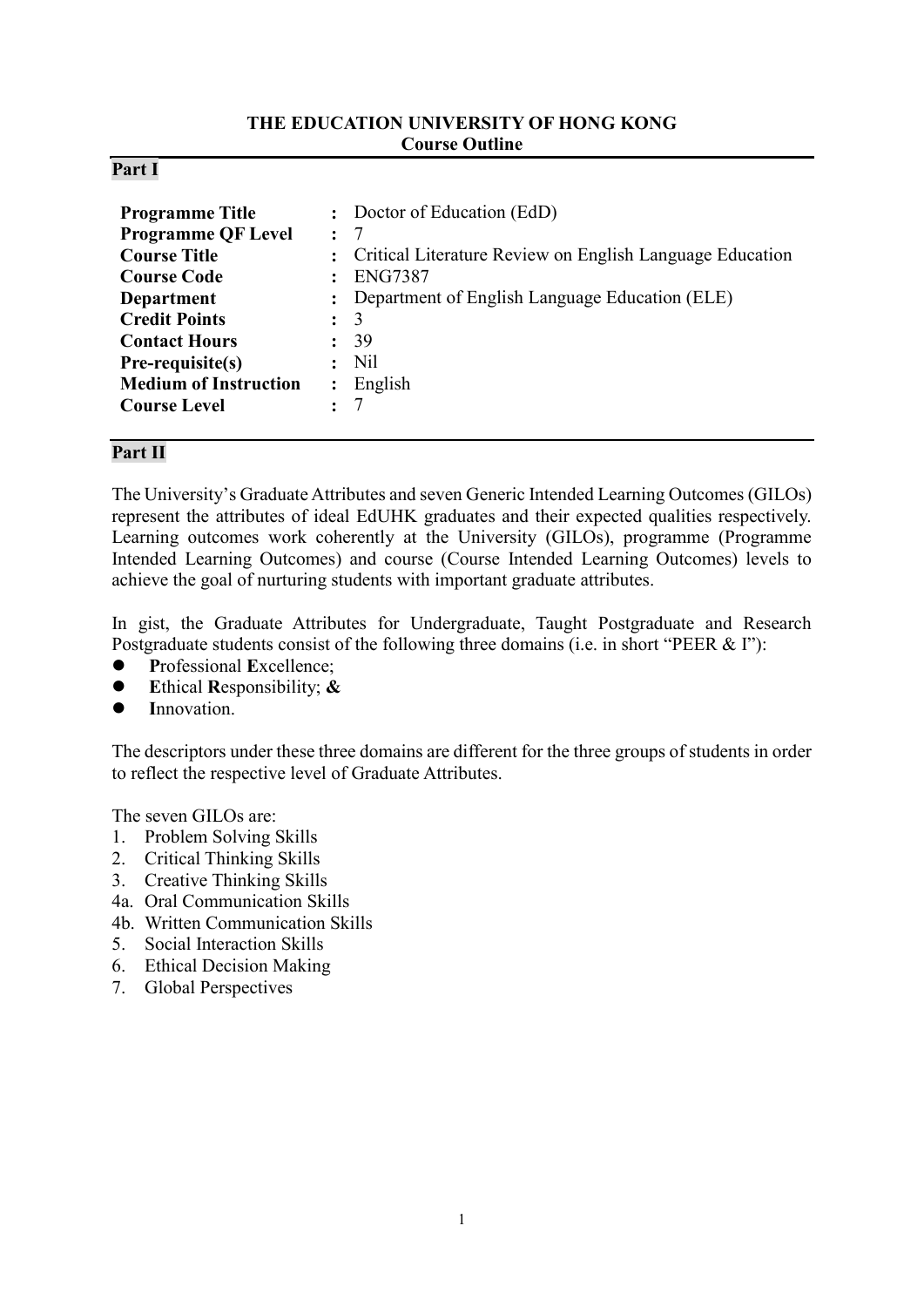## **1. Course Synopsis**

The course aims to equip students with a holistic understanding of the development of English language education through an extensive review of literature in the field. Students will explore the development of English language teaching and learning theories and evaluate the significance of recent theoretical and pedagogical innovations. This course also aims to enhance the critical ability of students in identifying the roles and functions of literature review in making an academic enquiry, thus enabling them to write up a relevant and contributory literature review section for their thesis.

# **2. Course Intended Learning Outcomes (CILOs)**

*Upon completion of this course, students will be able to:*

- $CILO<sub>1</sub>$  Identify and describe key ideas in the development of English language education;
- CILO<sup>2</sup> Critically review and synthesize relevant literature; and
- $\text{CILO}_3$  Apply insights from theory to their own professional situations or thesis.

# **3. Course Intended Language Learning Outcomes (CILLOs)**

*Upon completion of this course, students will be able to:*

CILLO1 analyse, compare and evaluate arguments in reading to reconstruct ideas.

# **4. Content, CILOs and Teaching & Learning Activities**

| <b>Course Content</b>                 | CILOS/                      | <b>Suggested Teaching &amp;</b> |  |
|---------------------------------------|-----------------------------|---------------------------------|--|
|                                       | <b>CILLOS</b>               | <b>Learning Activities</b>      |  |
| The fundamental characteristics of    | C <sub>LO<sub>l</sub></sub> | Reading and tutorial            |  |
| foreign language learning.            |                             |                                 |  |
| The developmental trends<br>in        | CLOs <sub>1&amp;2</sub>     | Literature search, reading and  |  |
| language learning theory<br>and       |                             | tutorial,                       |  |
| practice.                             |                             |                                 |  |
| Contemporary trends and future        | $CILOs2$ & 3                | Independent<br>inquiry,<br>oral |  |
| directions in language learning       |                             | presentation, written report    |  |
| theory and practice.                  |                             |                                 |  |
| Read samples of literature review     | $C$                         | Individual Reading, seminars,   |  |
| and critically evaluate its relevance | CILLO <sub>1</sub>          | oral presentations.             |  |
| and contribution to the related       |                             |                                 |  |
| research report.                      |                             |                                 |  |

## **5. Assessment**

| <b>Assessment Tasks</b> |                                                       | <b>Weighting</b> | CILOs/CILLOs       |
|-------------------------|-------------------------------------------------------|------------------|--------------------|
|                         | (a) An oral presentation of a proposal for a critical | 30%              | $CLOS_{1,2,8,3}$   |
|                         | review of academic publications on one recent         |                  | CILLO <sub>1</sub> |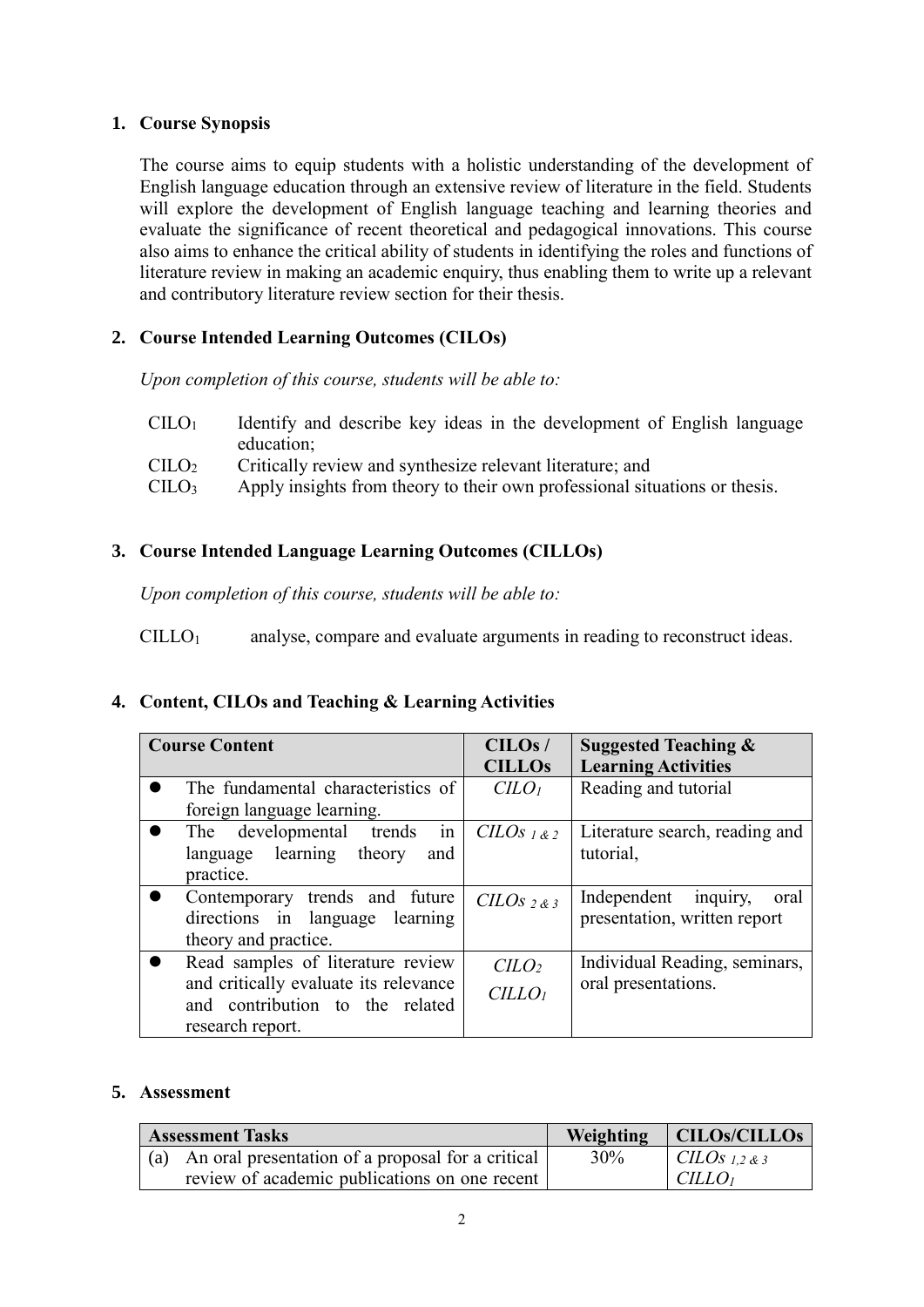| area of development in English language<br>education theory and practice. |     |                    |
|---------------------------------------------------------------------------|-----|--------------------|
|                                                                           |     |                    |
| A written critical review of academic                                     | 70% | CILOS 1,2 & 3      |
| publications in an area of English language                               |     | CILLO <sub>1</sub> |
| education theory and practice, with a reflection                          |     |                    |
| on its relevance to the students' professional                            |     |                    |
| situation or an academic enquiry $(3,000-4,000)$                          |     |                    |
| words)                                                                    |     |                    |

#### **6. Required Text(s)**

Nil

#### **7. Recommended Readings**

- Bygate, M., Sehan, P. & Swain, M. (2001). *Researching pedagogical tasks: Second language learning, teaching and testing.* NY: Routledge.
- Genesee, F.; Lindhlm-Leary, K., Saunders, W.M., Christian, D. (Eds.) (2006). *Educating English Language Learners: A synthesis of research evidence.* Cambridge: CUP.
- Groom, N., & Littlemore, J. (2011). *Doing applied linguistics*. London: Routledge.
- Grossman, P., & McDonald, M. (2008). Back to the future: directions for research in teaching and teacher education. In *American Educational Research Journal , 45:1, pp.184-205.*

Hall, C. J., Smith, P. H., and Wicaksono, R. (2011). *Mapping Applied Linguistics: A guide for students and practitioners*. London: Routledge.

- Hinkel, E. (Ed.) (2005). *Handbook of research in second language teaching and learning.* NY: Routledge.
- Hinkel, E. (Ed.) (2007). *Handbook of research in second language teaching and learning (Vol. II).* NY: Routledge.

Hinkel, E. (Ed.) (2011). *Handbook of research in second language teaching and learning (Vol. III).* NY: Routledge.

Jacobs, G.M. & Farrell, T.S.C. (2001). Paradigm shift: Understanding and implementing change in second language education. In *TESL-EJ*, 5: 1.

Jesson, J.K., Matheson, L. & Lacey, F.M. (2011). *Doing your literature review: traditional and systematic techniques.* California: Sage.

Kwan, B. (2006). The schematic structure of literature reviews in doctoral theses of applied linguistics. In *English for Specific Purposes*, 25:1, pp.30-55.

Lantolf. J.P. (2004). *Sociocultural theory and second language learning*, Oxford: OUP. Schmitt, N. (2010): *An introduction to applied linguistics.* Hodder Education.

Swales, J., and Feak, C. B. (2009). *Academic writing for graduate students: Essential tasks and skills*. Ann Arbor, MI: University of Michigan Press.

#### **8. Related Web Resources**

Nil